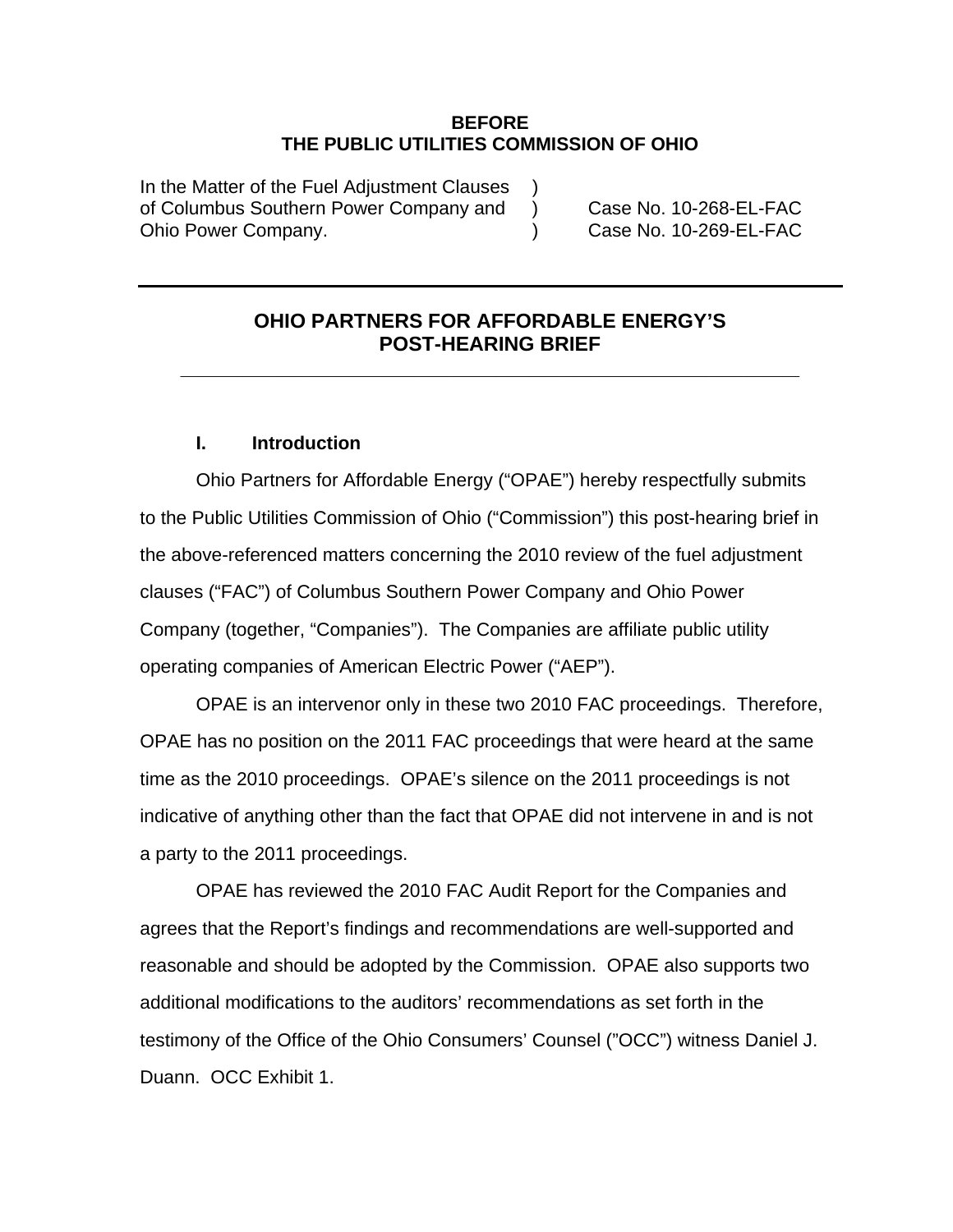#### **II. The RTD Cash Working Capital Requirement Should Be Excluded From 2010 Fuel Costs.**

Dr. Duann noted the 2010 auditors' recommendation about the cost of coal transportation charged to Ohio Power Company ("Ohio Power") by the AEP River Transportation Division ("RTD"), owned by Indiana and Michigan Power Company ("IMPC"), another AEP affiliate. RTD is responsible for shipping coal by barge to Ohio Power and other AEP operating companies. OCC Ex. 1 at 7; 2010 Audit Report at 1-10 and 7-99 to 7-109. The auditors recommended that AEP should be required to analyze the receipt of revenue and the payment of cash expenses for RTD captive operations. AEP's analysis would be similar to a lead-lag study, and AEP would present such information to support AEP's assumption that RTD has a significant cash working capital requirement. If adequate supporting information was not provided to substantiate that RTD has a significant cash working capital requirement and the amount of that requirement using the lead-lag study analysis of cash receipts and cash payments, the capital component of the RTD investment base should be removed from the cost charged by RTD to Ohio Power from January 1, 2011 forward. 2010 Audit Report at 7-99 to 7-109.

Dr. Duann testified that the prices of RTD transportation services are based on the costs of providing the service as specified in the May 1986 Barge Transportation Agreement. Those costs include a return, initially set at 9.21% per annum, on the net investment in the RTD by IMPC. RTD's net investment base consists primarily of a working capital requirement and real property and personal property taxes. The working capital requirement in turn equals 0.125 (i.e., 1/8) of the amount of annual net expenses. 2010 Audit Report at 7-105. Thus, a very significant portion of the capital cost charged by RTD is related to the RTD working

 $-2 -$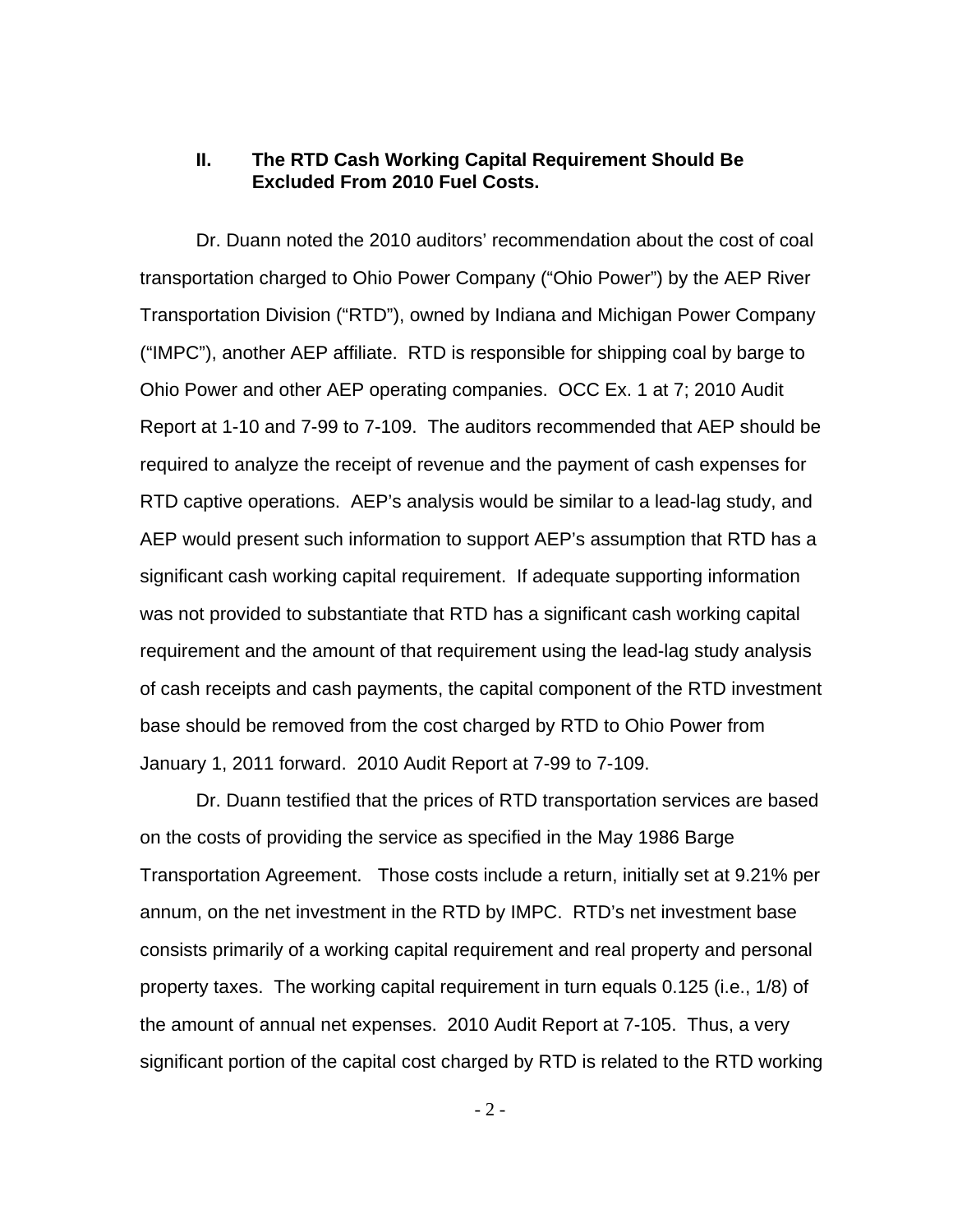capital requirement. The auditors were critical of this approach used by RTD, and they recommended that AEP be required to support its assumption that RTD has a significant cash working capital requirement.

Dr. Duann testified that the proposed exclusion of the working capital requirement of RTD is reasonable and consistent with current regulatory practice in Ohio. First, there remains the absence of any supporting information similar to a lead-lag study. Dr. Duann was not aware of any additional information or documentation provided by AEP to substantiate RTD's significant cash working capital requirement. Dr. Duann also believed that the removal of costs associated with RTD's cash working capital requirement should be applicable to the 2010 FAC period, rather than from only January 1, 2011 forward as recommended by the auditors. He recommended that an updated amount, a confidential number he provided in his confidential testimony, should be removed from Ohio Power's 2010 FAC costs. OCC Ex. 1 at 9.

OPAE supports the auditors' recommendation as well as the additional recommendation of OCC witness Duann that the updated amount for RTD's cash working capital requirement as included in Dr. Duann's confidential testimony should be removed from Ohio Power's 2010 FAC costs. OCC Ex. 1, Page 9, Lines 6-7. The Commission should adopt these recommendations.

### **III. Ohio Power Company's 2010 FAC costs should be reduced by \$16.1 million to account for actual annual financing costs of Ohio Power's deferred fuel expenses in 2010.**

Dr. Duann also proposed a \$16.1 million reduction to Ohio Power's 2010 FAC costs to account for the actual annual financing cost of deferred fuel expenses incurred by Ohio Power in 2010. This adjustment is based, in part, on the auditors' recommendation that AEP should re-examine whether the

- 3 -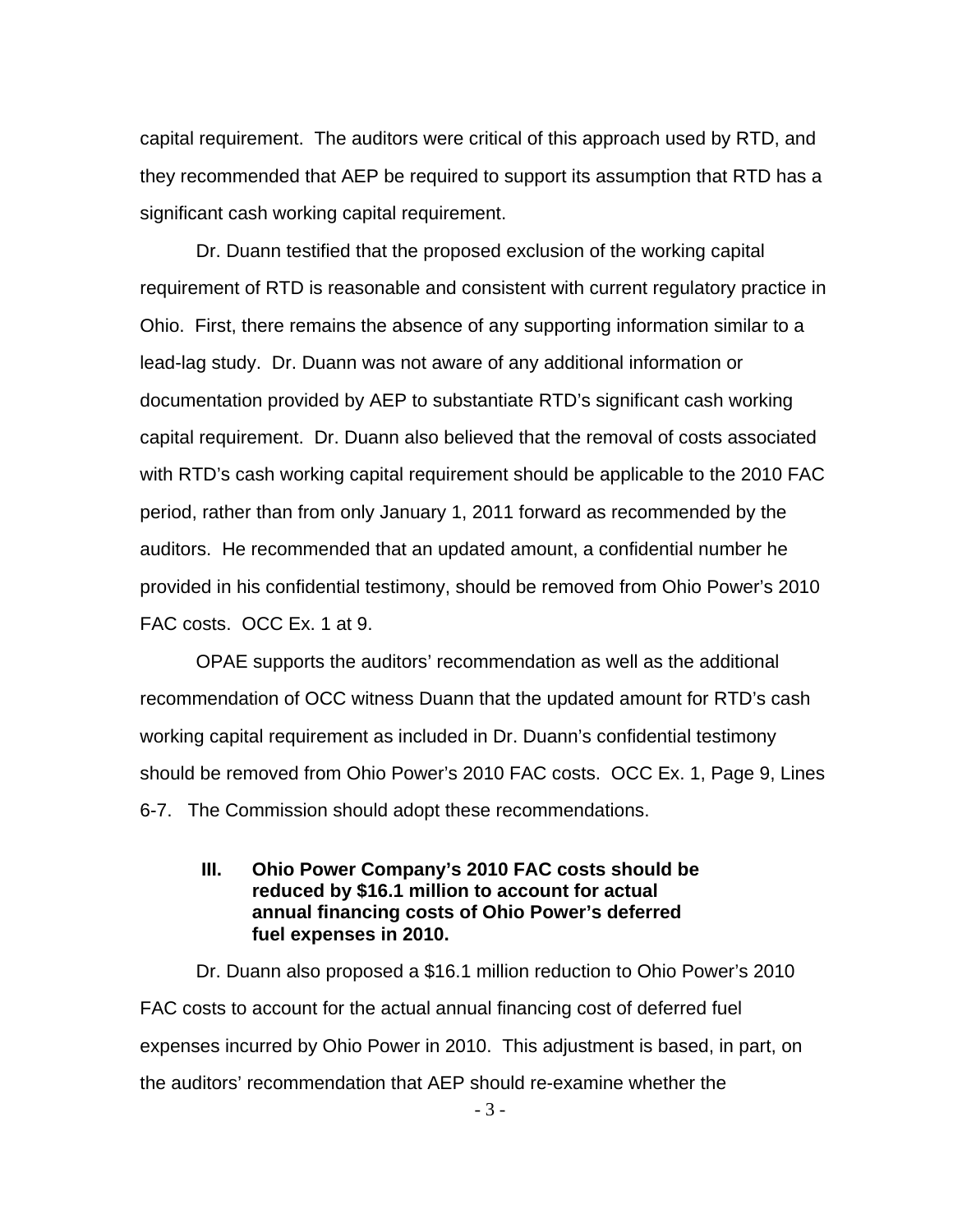Commission-authorized gross-of-tax Weighted Average Cost of Capital ("WACC") for debt and common equity should be applied to what investors actually financed of the fuel cost under-recovery balances. This would be the deferred fuel amounts recorded in Account 1823144 less the directly related credit balance Accumulated Deferred Income Taxes ("ADIT")-Other for deferred fuel recorded in Account 283. 2010 Audit Report at 1-10.

The auditors recommended that AEP should address the income tax savings related to the under-recovered FAC balances and how these income tax savings provide non-investor supplied capital that is financing a portion of the deferred fuel balances that have been recorded in Account 1823144. The auditors recommended that AEP should specifically address the related credit-balance ADIT that is recorded in Account 283, ADIT-Other, for tax savings-based financing that is directly related to the under-recovered FAC balances. 2010 Audit Report at  $1 - 10$ .

In short, the auditors contend that the ADIT balance related to deferred fuel costs is a source of non-investor supplied cost-free capital that has been used to finance part of the FAC deferral balance. As the auditors stated, if the ADIT balance related to Ohio Power's FAC under-recovered balances is not considered, or deducted somewhere else, ratepayers would be over-paying carrying costs by paying for carrying costs on the portion of the deferred fuel balance that has been financed by tax savings, i.e., on the portion not financed with investor-supplied capital. Given that the ADIT related to the under-recovered fuel balances is not being recognized somewhere else in the ratemaking process, the pre-tax WACC should be applied to the under-recovered fuel balances that is net of the related credit balance ADIT, not to the gross under-recovered balances. 2010 Audit Report at 7-83.

 $-4-$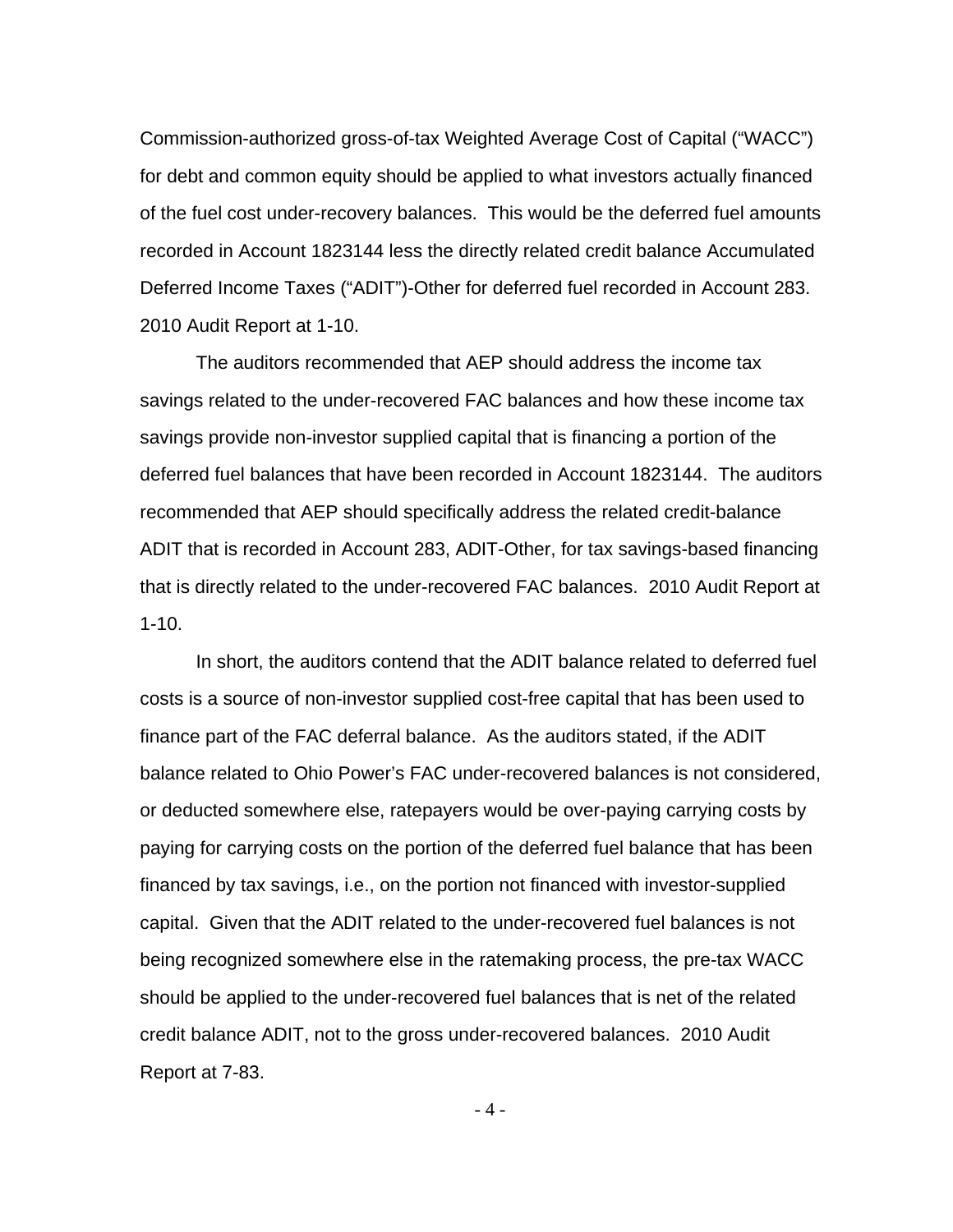The Commission Staff has also recommended that an ADIT balance should have been reflected as a reduction to the principal of deferred fuel balance for purposes of calculating the carrying cost. OCC Ex. 1 at 11. Dr. Duann agreed that utility investors should receive compensation only for the funds they provided. Because Ohio Power did not use its own funds to finance a portion of the FAC deferral balance, Ohio Power should not be reimbursed in the form of carrying costs on the financing costs it did not incur. OCC Ex. 1 at 11-12.

Dr. Duann calculated the 2010 average monthly balance of ADIT for deferred fuel expenses to be \$143.1 million for Ohio Power based on the average of its beginning and ending ADIT balances. Based on Ohio Power's average annual WACC of 11.26%, he calculated that approximately \$16.1 million (\$16,116,440) of the 2010 carrying costs of the FAC deferral balances should not be charged to Ohio Power's customers. Therefore, he recommended that the Commission reduce Ohio Power's 2010 FAC costs by \$16.1 million to account for the reduction in the annual financing costs of deferred fuel expenses. OCC Ex. 1 at 134.

The Commission has addressed the issues related to the carrying costs of fuel cost deferrals and found that the carrying charge on fuel cost deferral balances should be calculated without an adjustment for ADIT. OCC Ex. 1 at 13. However, the issue of ADIT and its treatment for FAC purposes is now on appeal to the Ohio Supreme Court. Tr. 159. Dr. Duann testified that the calculation of carrying charges without an adjustment of ADIT balances would allow Ohio Power to collect more than its actual carrying costs for the fuel cost deferrals from its customers. The Commission should adopt the proposed regulatory remedy of offsetting the FAC deferral balance by the ADIT balance when calculating the carrying costs of FAC deferrals in these proceedings. OCC Ex. 1 at 14.

- 5 -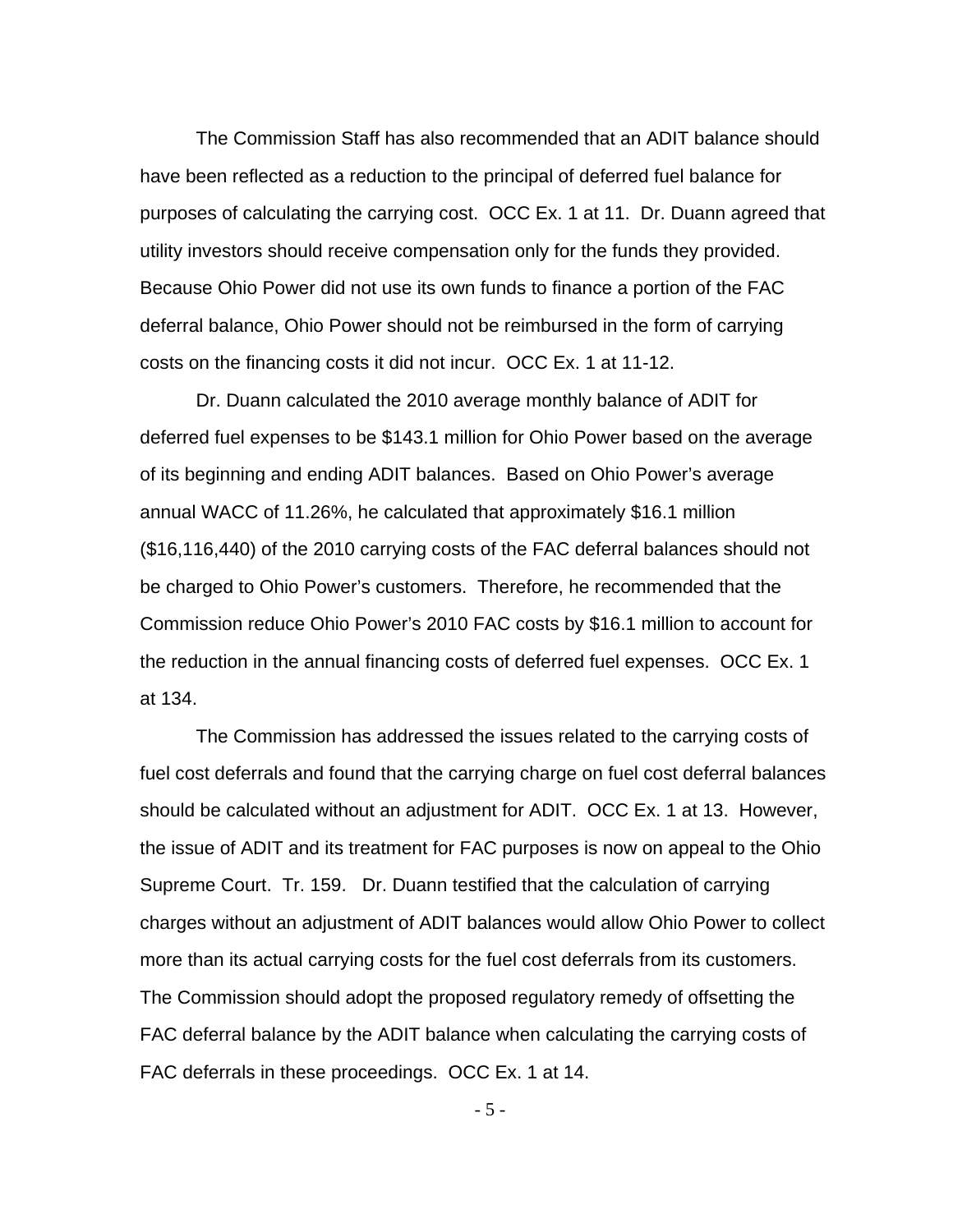Accumulated deferred taxes are funding sources that are not supplied by investors. These funds are not included in rate base in typical cost-based rate settings, and the utility and its shareholders do not earn a return on these funds. Moreover, offsetting the FAC deferral balance by the ADIT balance when calculating the carrying cost of FAC deferrals does not reduce the principal amount of under-collected 2010 fuel costs. The actual deferred fuel costs incurred will still be collected from customers. The remedy also does not reduce the WACC used in calculating the carrying costs. The only effect of the proposed remedy is to have an accurate calculation of the actual 2010 carrying charges incurred by Ohio Power on the full amount of the under-collected FAC balances.

The carrying cost calculation should recognize the tax savings that accrued to Ohio Power as a result of the ADIT directly related to the under-collected fuel balances. Ohio Power will still collect its incurred fuel costs and its incurred financing costs from customers. OCC Ex. 1 at 16. In short, given that the FAC is a cost-based regulatory mechanism, customers should not be required to pay Ohio Power a return on investment on funds that were not provided by investors.

Ohio Power may collect from customers the incurred fuel costs and carrying costs, but no more. The Commission should reduce Ohio Power's 2010 FAC costs by \$16.1 million to account for the reduction in the actual annual financing cost of deferred fuel expenses.

#### **IV. Conclusion**

The Commission should adopt the recommendations of the 2010 Audit Report. In addition, the Commission should adopt the further recommendations of OCC witness Duann. The RTD cash working capital requirement should be

- 6 -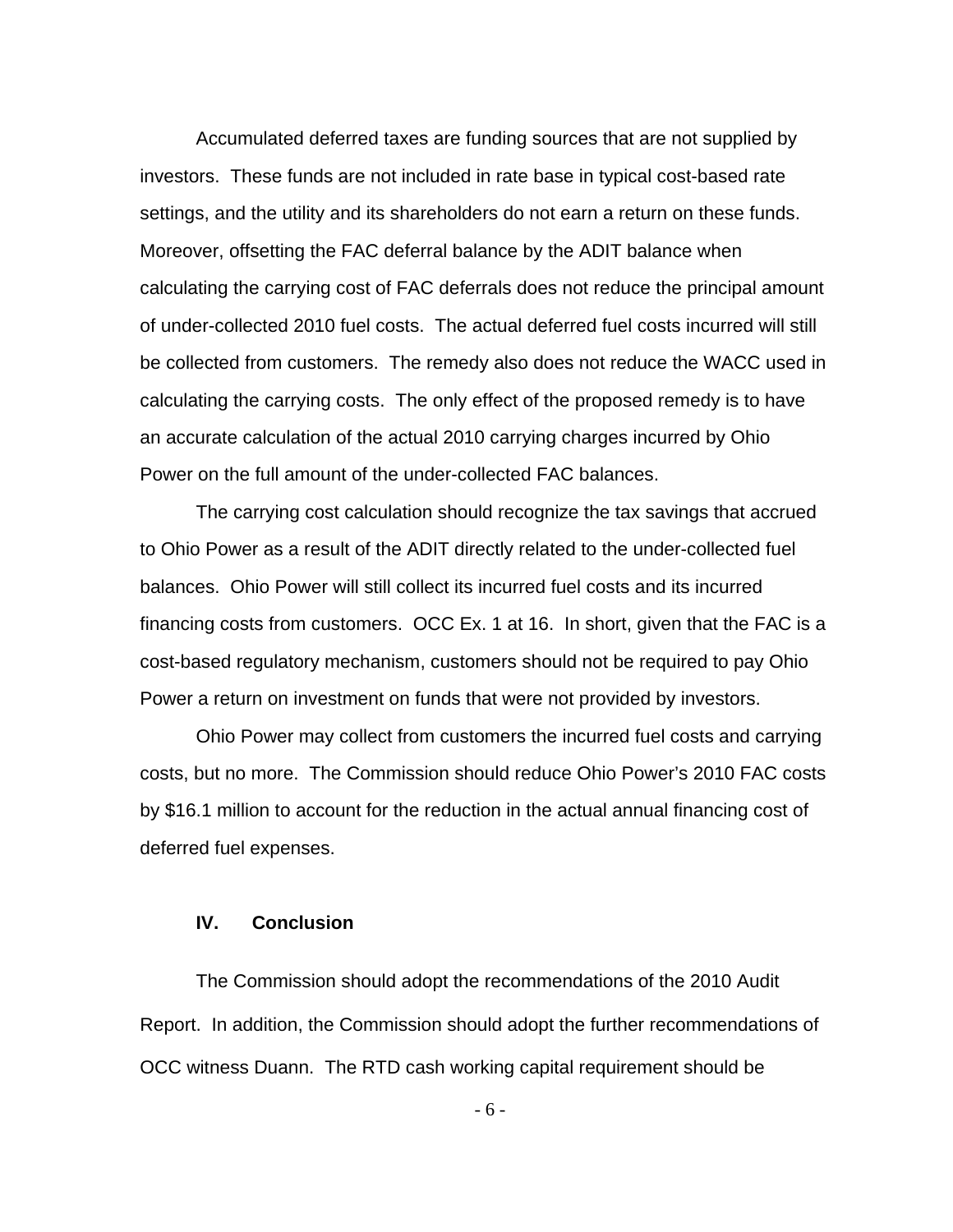excluded from 2010 fuel costs. Moreover, Ohio Power's 2010 FAC costs should be reduced by \$16.1 million to account for the actual annual financing cost of deferred fuel expenses incurred by Ohio Power in 2010.

Respectfully submitted,

/s/Colleen Mooney Colleen L. Mooney Ohio Partners for Affordable Energy 231 West Lima Street Findlay, OH 45840 Telephone: (419) 425-8860 FAX: (419) 425-8862 [cmooney@ohiopartners.org](mailto:cmooney@ohiopartners.org)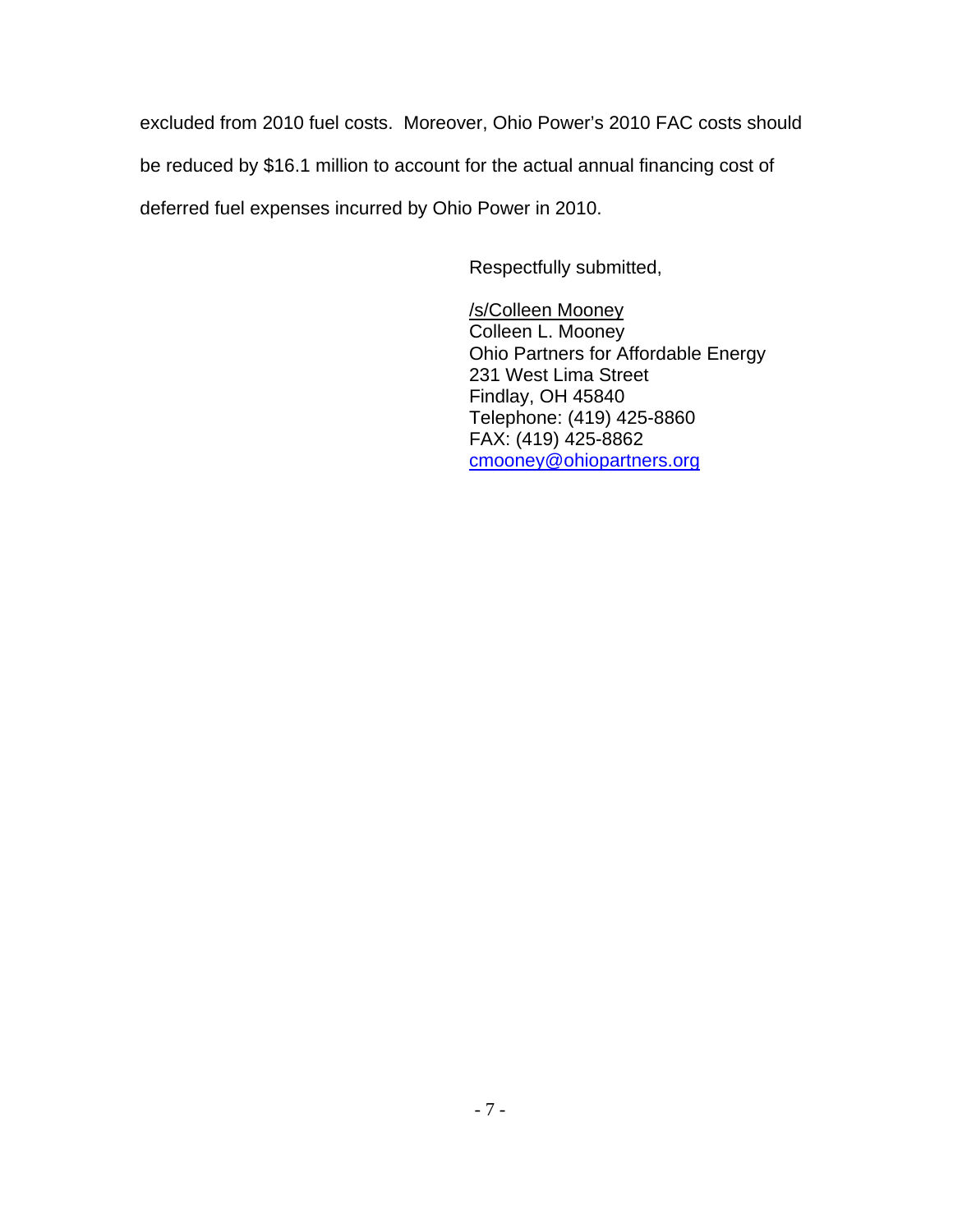## **CERTIFICATE OF SERVICE**

I hereby certify that a copy of the foregoing Post-Hearing Brief was served

electronically upon the following parties identified below in these cases on this 8th

day of January 2013.

 /s/Colleen L. Mooney Colleen L. Mooney

Steven T. Nourse Terry L. Etter Ohio 43215 [etter@occ.state.oh.us](mailto:etter@occ.state.oh.us) [stnourse@aep.com](mailto:stnourse@aep.com) [mjsatterwhite@aep.com](mailto:mjsatterwhite@aep.com) [yalami@aep.com](mailto:yalami@aep.com)

Thomas W. McNamee Samuel C.Randazzo Attorney General's Office **State Search State Search E. Oliker** Public Utilities Commission Section McNees Wallace & Nurick<br>180 E. Broad Street. 6<sup>th</sup> Floor 21 East State Street. 17<sup>th</sup> F Columbus, Ohio 43215-3793 Columbus, Ohio 43215 [thomas.mcnamee@puc.state.oh.us](mailto:thomas.mcnamee@puc.state.oh.us) [sam@mwncmh.com](mailto:sam@mwncmh.com) [steven.beeler@puc.state.oh.us](mailto:steven.beeler@puc.state.oh.us) [mpritchard@mwncmh.com](mailto:mpritchard@mwncmh.com)

M. Howard Petricoff **Rocco D'Ascenzo** Stephen Howard **Duke Energy** John Kulewicz 139 East Forth Street 52 East Gay Street Cincinnati, Ohio 45202 [mhpetricoff@vorys.com](mailto:mhpetricoff@vorys.com) [smhoward@vorys.com](mailto:smhoward@vorys.com)

Mallory Mohler Carpenter, Lipps & Leland 280 North High Street, Suite 1300 Columbus, Ohio 43215 [mohler@carpenterlipps.com](mailto:mohler@carpenterlipps.com)

Matthew J. Satterwhite **Consumers** Counsel American Electric Power 10 W. Broad Street, 18<sup>th</sup> Floor<br>1 Riverside Plaza, 29<sup>th</sup> Floor Columbus, Ohio 43215-34850 Columbus, Ohio 43215-3485Columbus,

> 21 East State Street, 17<sup>th</sup> Floor [fdarr@mwncmh.com](mailto:fdarr@mwncmh.com) [joliker@mwncmh.com](mailto:joliker@mwncmh.com)

Columbus, Ohio 43216 [rocco.dascenzo@dukeenergy.com](mailto:rocco.dascenzo@dukeenergy.com)